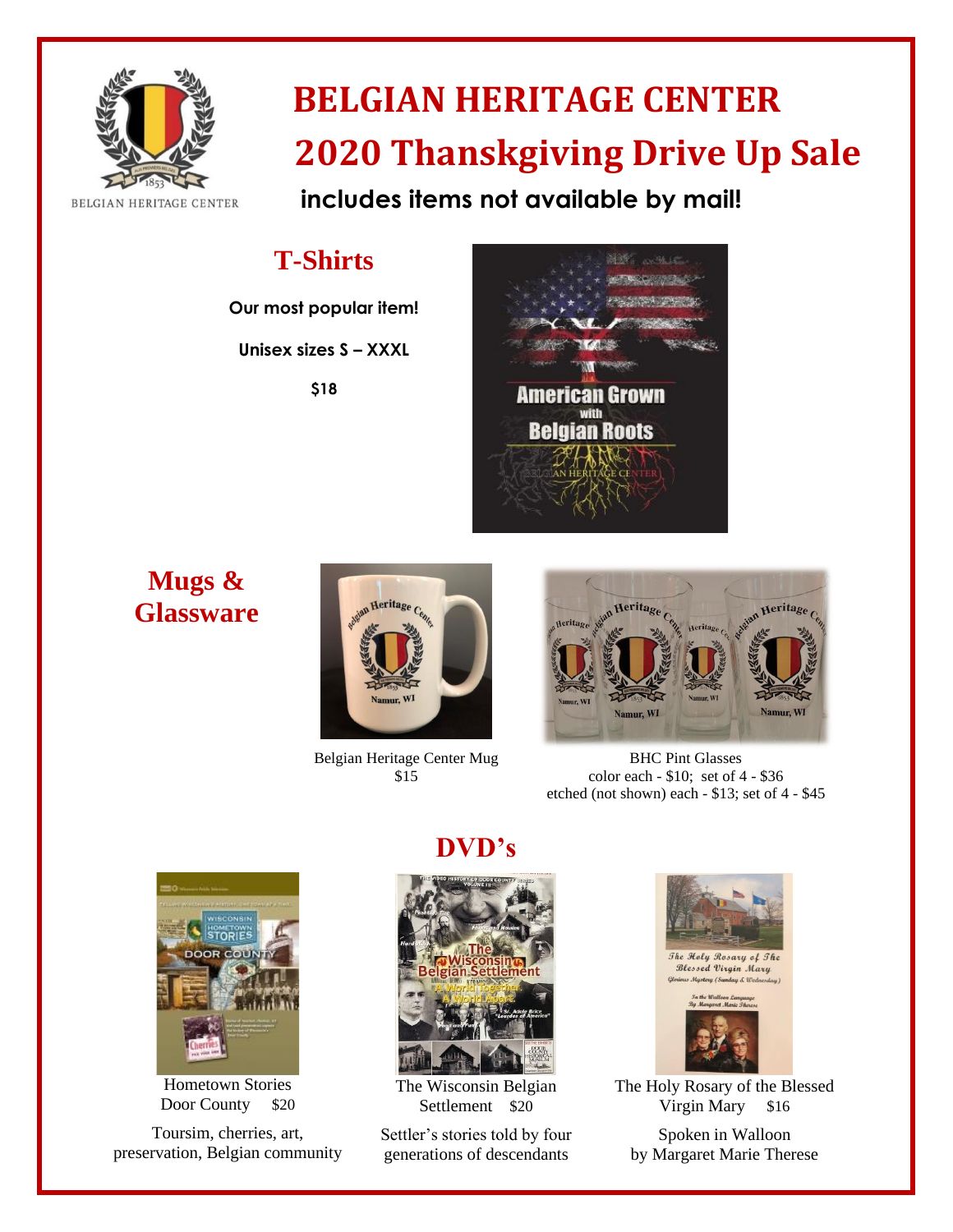#### **Belgian Themed Books**

#### **New Release!**

**Francois** 

**by Josie Wautlet**

**Newly reprinted courtesy of the Wautlet family**

**\$15**



by Josie Wautlet



*The Lacemaker's Secret* Kathleen Ernst \$16



*The History of the Belgian Settlements* Math Tlachac \$8



*The Walloons of Wisconsin (with DVD)* Lempereur/Istasse \$30



*Forever Yesterday We Were Young* Mary Ann Englebert \$15



*Door County Stories and Stories from the Belgian Settlement* Paul & Frances Burton \$17



*Following the Lines: WWII as Experienced by a Belgian Girl* Irene Litz-Barre \$13



*Belgian American Heritage Customs and Cookbook* Margaret Draize \$20



*Fr. Eduard Daems, O.S.C.* Father of the Colonists in Wisconsin Fr. Willen Sangers, O.S.C. \$15

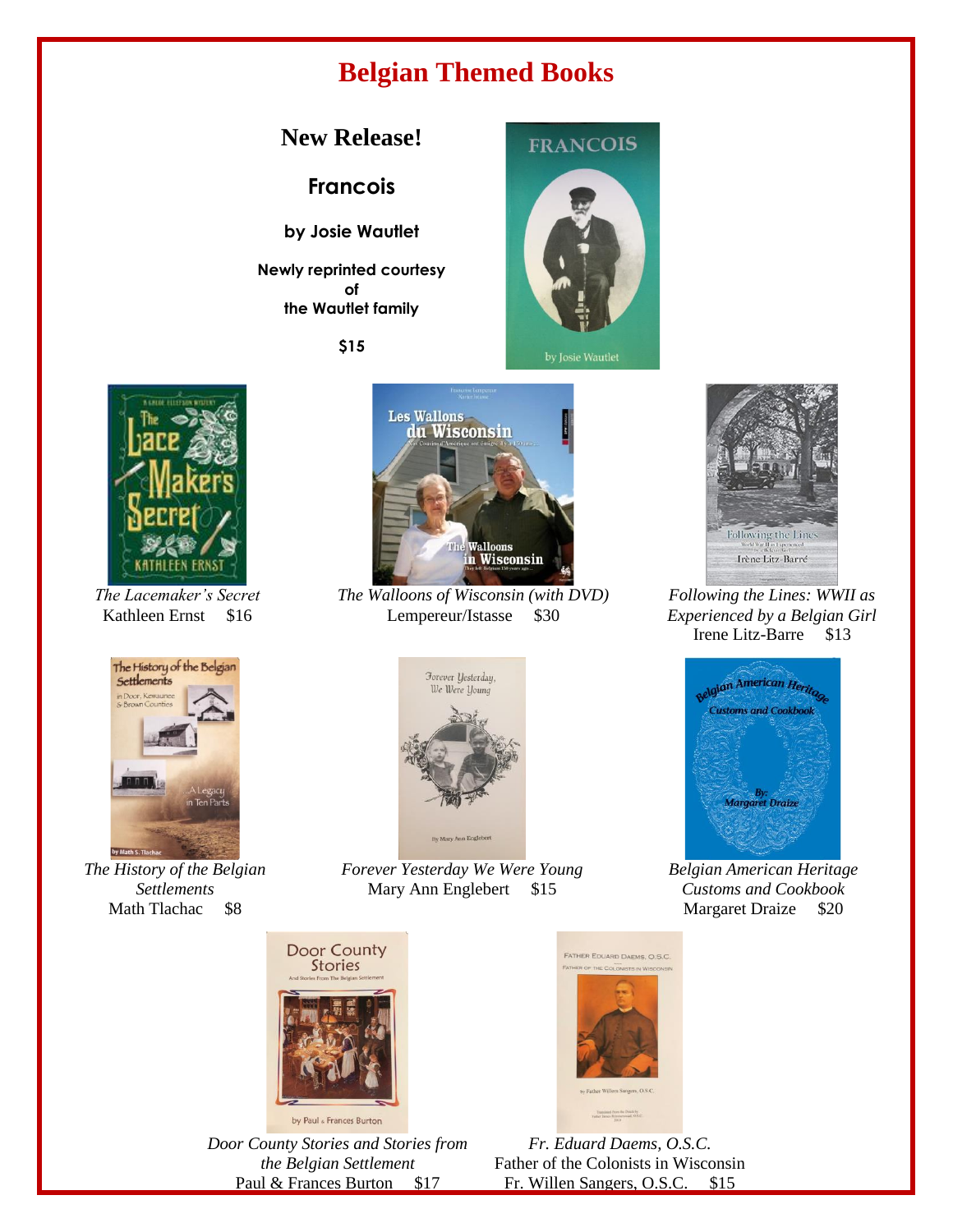

## **Belgian American Flag Apparel**

**Polo Shirts – \$22**

**Sweatshirts – \$30**

**Caps – \$19** 

*Sale proceeds for all items on this page go to the Peninsula Belgian American Club.*

*Quantities are limited.*





Namur, Wisconsin